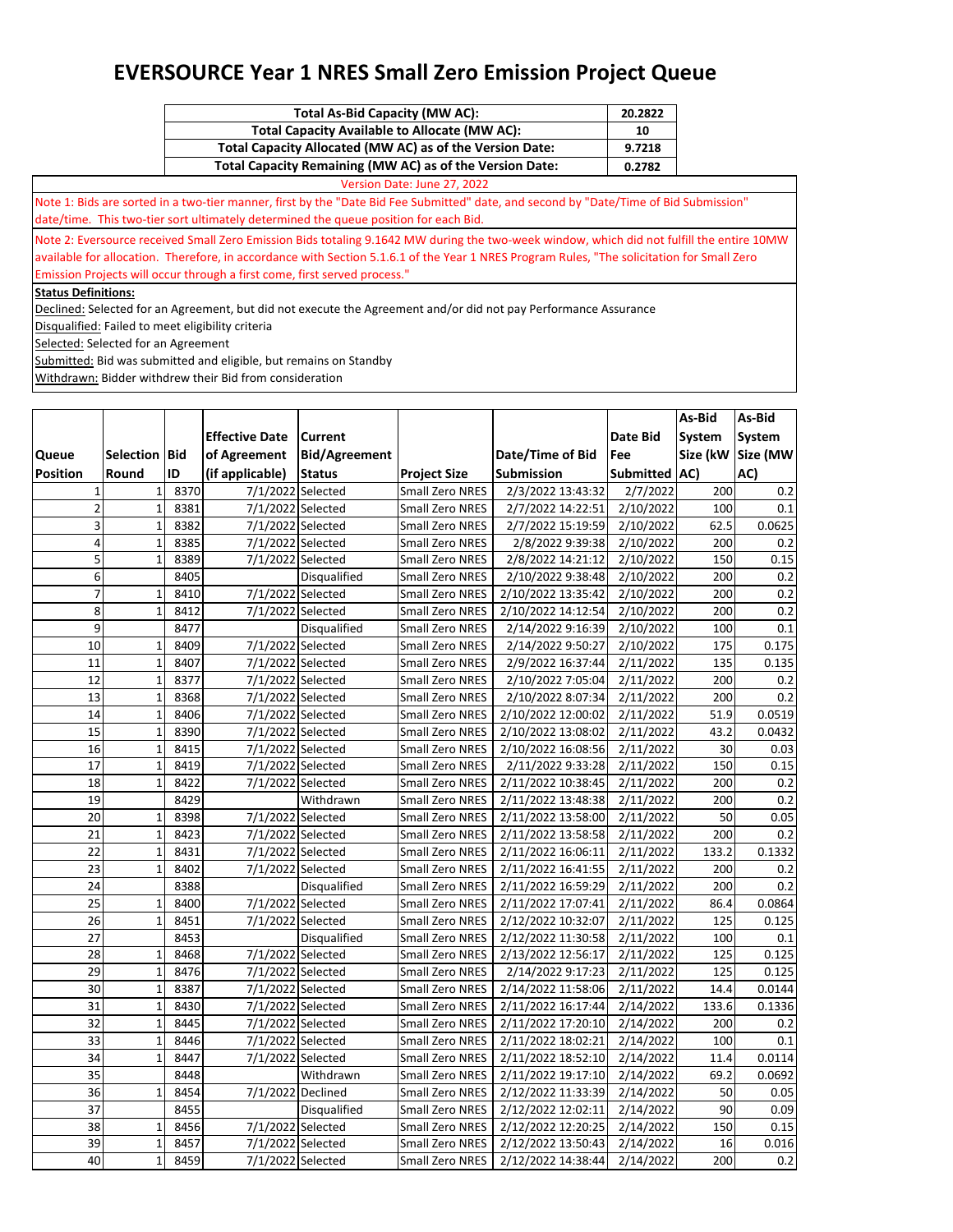| Total As-Bid Capacity (MW AC):                           | 20.2822 |
|----------------------------------------------------------|---------|
| Total Capacity Available to Allocate (MW AC):            | 10      |
| Total Capacity Allocated (MW AC) as of the Version Date: | 9.7218  |
| Total Capacity Remaining (MW AC) as of the Version Date: | 0.2782  |

Version Date: June 27, 2022 Note 1: Bids are sorted in a two-tier manner, first by the "Date Bid Fee Submitted" date, and second by "Date/Time of Bid Submission" date/time. This two-tier sort ultimately determined the queue position for each Bid.

Note 2: Eversource received Small Zero Emission Bids totaling 9.1642 MW during the two-week window, which did not fulfill the entire 10MW available for allocation. Therefore, in accordance with Section 5.1.6.1 of the Year 1 NRES Program Rules, "The solicitation for Small Zero Emission Projects will occur through a first come, first served process."

**Status Definitions:**

Declined: Selected for an Agreement, but did not execute the Agreement and/or did not pay Performance Assurance

Disqualified: Failed to meet eligibility criteria

Selected: Selected for an Agreement

Submitted: Bid was submitted and eligible, but remains on Standby

|                 |               |      |                       |                      |                        |                    |                  | As-Bid | As-Bid            |                       |
|-----------------|---------------|------|-----------------------|----------------------|------------------------|--------------------|------------------|--------|-------------------|-----------------------|
|                 |               |      | <b>Effective Date</b> | <b>Current</b>       |                        |                    | Date Bid         | System | System            |                       |
| Queue           | Selection Bid |      | of Agreement          | <b>Bid/Agreement</b> |                        | Date/Time of Bid   | Fee              |        | Size (kW Size (MW |                       |
| <b>Position</b> | Round         | ID   | (if applicable)       | <b>Status</b>        | <b>Project Size</b>    | Submission         | <b>Submitted</b> | AC)    | AC)               |                       |
| 41              |               | 8460 |                       | Disqualified         | Small Zero NRES        | 2/12/2022 15:50:32 | 2/14/2022        | 200    | 0.2               |                       |
| 42              |               | 8461 |                       | Disqualified         | Small Zero NRES        | 2/12/2022 16:31:58 | 2/14/2022        | 200    | 0.2               |                       |
| 43              |               | 8462 |                       | Disqualified         | Small Zero NRES        | 2/12/2022 17:00:57 | 2/14/2022        | 200    | 0.2               |                       |
| 44              | $\mathbf{1}$  | 8463 | 7/1/2022 Selected     |                      | Small Zero NRES        | 2/12/2022 17:25:48 | 2/14/2022        | 200    | 0.2               |                       |
| 45              | $\mathbf{1}$  | 8465 | 7/1/2022 Selected     |                      | Small Zero NRES        | 2/12/2022 18:29:53 | 2/14/2022        | 200    | 0.2               |                       |
| 46              | 1             | 8470 | 7/1/2022 Selected     |                      | Small Zero NRES        | 2/13/2022 14:21:53 | 2/14/2022        | 200    | 0.2               |                       |
| 47              | $\mathbf{1}$  | 8427 |                       | 7/1/2022 Selected    | Small Zero NRES        | 2/13/2022 18:55:52 | 2/14/2022        | 110    | 0.11              |                       |
| 48              | $\mathbf{1}$  | 8472 |                       | 7/1/2022 Declined    | Small Zero NRES        | 2/13/2022 19:21:29 | 2/14/2022        | 86.4   | 0.0864            |                       |
| 49              |               | 8475 |                       | Disqualified         | Small Zero NRES        | 2/13/2022 22:14:21 | 2/14/2022        | 100    | 0.1               |                       |
| 50              |               | 8424 |                       | Disqualified         | Small Zero NRES        | 2/14/2022 10:01:21 | 2/14/2022        | 15     | 0.015             |                       |
| 51              | 1             | 8478 |                       | 7/1/2022 Declined    | Small Zero NRES        | 2/14/2022 10:09:09 | 2/14/2022        | 75     | 0.075             |                       |
| 52              | $\mathbf{1}$  | 8483 | 7/1/2022 Selected     |                      | Small Zero NRES        | 2/14/2022 11:05:57 | 2/14/2022        | 200    | 0.2               |                       |
| 53              | $\mathbf{1}$  | 8379 |                       | 7/1/2022 Selected    | Small Zero NRES        | 2/14/2022 11:23:26 | 2/14/2022        | 180    | 0.18              |                       |
| 54              | $\mathbf{1}$  | 8450 | 7/1/2022 Selected     |                      | Small Zero NRES        | 2/14/2022 11:31:33 | 2/14/2022        | 200    | 0.2               |                       |
| 55              | $\mathbf 1$   | 8473 | 7/1/2022 Selected     |                      | Small Zero NRES        | 2/14/2022 11:34:02 | 2/14/2022        | 80     | 0.08              |                       |
| 56              |               | 8416 |                       | Disqualified         | Small Zero NRES        | 2/14/2022 11:35:38 | 2/14/2022        | 36     | 0.036             |                       |
| 57              | 1             | 8486 |                       | 7/1/2022 Selected    | Small Zero NRES        | 2/14/2022 11:37:48 | 2/14/2022        | 100    | 0.1               |                       |
| 58              | $\mathbf{1}$  | 8425 | 7/1/2022 Selected     |                      | Small Zero NRES        | 2/14/2022 11:45:32 | 2/14/2022        | 200    | 0.2               |                       |
| 59              |               | 8436 |                       | Disqualified         | Small Zero NRES        | 2/14/2022 12:13:59 | 2/14/2022        | 200    | 0.2               |                       |
| 60              | 1             | 8493 | 7/1/2022 Selected     |                      | Small Zero NRES        | 2/14/2022 12:15:39 | 2/14/2022        | 40     | 0.04              |                       |
| 61              | $\mathbf{1}$  | 8479 | 7/1/2022 Selected     |                      | Small Zero NRES        | 2/14/2022 12:24:04 | 2/14/2022        | 50     | 0.05              |                       |
| 62              | $\mathbf{1}$  | 8487 |                       | 7/1/2022 Selected    | Small Zero NRES        | 2/14/2022 12:30:56 | 2/14/2022        | 200    | 0.2               |                       |
| 63              | $\mathbf{1}$  | 8494 | 7/1/2022 Selected     |                      | Small Zero NRES        | 2/14/2022 12:31:00 | 2/14/2022        | 75     | 0.075             |                       |
| 64              | $\mathbf{1}$  | 8383 | 7/1/2022 Selected     |                      | Small Zero NRES        | 2/14/2022 12:46:30 | 2/14/2022        | 200    | 0.2               |                       |
| 65              |               | 8495 |                       | Disqualified         | Small Zero NRES        | 2/14/2022 12:46:49 | 2/14/2022        | 40     | 0.04              |                       |
| 66              | 1             | 8396 |                       | 7/1/2022 Selected    | Small Zero NRES        | 2/14/2022 12:52:25 | 2/14/2022        | 200    | 0.2               |                       |
| 67              |               | 8438 |                       | <b>Disqualified</b>  | Small Zero NRES        | 2/14/2022 12:55:47 | 2/14/2022        | 200    | 0.2               |                       |
|                 |               |      |                       |                      |                        |                    |                  |        |                   | <--Final bid received |
|                 |               |      |                       |                      |                        |                    |                  |        |                   | during two-week       |
| 68              | 1             | 8499 |                       | 7/1/2022 Selected    | Small Zero NRES        | 2/14/2022 12:57:16 | 2/14/2022        | 200    |                   | 0.2 window            |
| 69              | $\mathbf{1}$  | 8490 | 7/1/2022 Selected     |                      | Small Zero NRES        | 2/14/2022 13:00:30 | 2/14/2022        | 200    | 0.2               |                       |
| 70              |               | 8502 |                       | Disqualified         | Small Zero NRES        | 2/14/2022 13:04:05 | 2/14/2022        | 25     | 0.025             |                       |
| 71              | $\mathbf{1}$  | 8503 | 7/1/2022 Selected     |                      | Small Zero NRES        | 2/14/2022 13:09:11 | 2/14/2022        | 200    | 0.2               |                       |
| 72              | $\mathbf{1}$  | 8480 |                       | 7/1/2022 Selected    | Small Zero NRES        | 2/14/2022 13:19:50 | 2/14/2022        | 200    | 0.2               |                       |
| 73              | 1             | 8501 | 7/1/2022 Selected     |                      | <b>Small Zero NRES</b> | 2/14/2022 14:07:33 | 2/14/2022        | 200    | 0.2               |                       |
| 74              | $\mathbf{1}$  | 8505 | 7/1/2022 Selected     |                      | Small Zero NRES        | 2/14/2022 14:20:28 | 2/14/2022        | 200    | 0.2               |                       |
| 75              | $\mathbf{1}$  | 8506 | 7/1/2022 Selected     |                      | Small Zero NRES        | 2/14/2022 14:37:48 | 2/14/2022        | 200    | 0.2               |                       |
| 76              |               | 8507 |                       | Disqualified         | Small Zero NRES        | 2/14/2022 15:00:14 | 2/14/2022        | 200    | 0.2               |                       |
| $\overline{77}$ | 1             | 8508 |                       | 7/1/2022 Selected    | Small Zero NRES        | 2/14/2022 15:37:00 | 2/14/2022        | 200    | 0.2               |                       |
| 78              | $\mathbf{1}$  | 8509 | 7/1/2022 Selected     |                      | Small Zero NRES        | 2/14/2022 15:55:33 | 2/14/2022        | 200    | 0.2               |                       |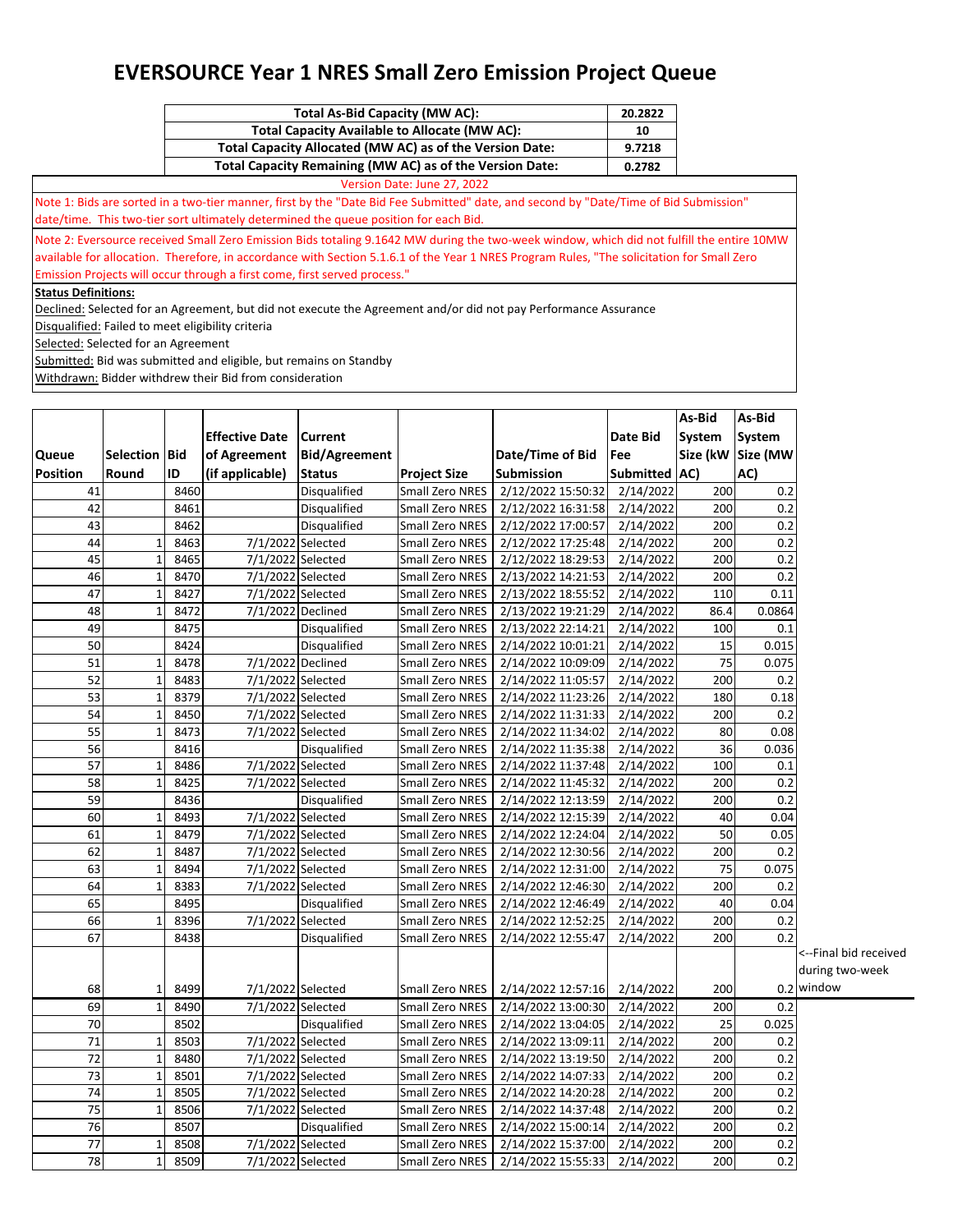| Total As-Bid Capacity (MW AC):                           | 20.2822 |
|----------------------------------------------------------|---------|
| <b>Total Capacity Available to Allocate (MW AC):</b>     | 10      |
| Total Capacity Allocated (MW AC) as of the Version Date: | 9.7218  |
| Total Capacity Remaining (MW AC) as of the Version Date: | 0.2782  |

Version Date: June 27, 2022 Note 1: Bids are sorted in a two-tier manner, first by the "Date Bid Fee Submitted" date, and second by "Date/Time of Bid Submission" date/time. This two-tier sort ultimately determined the queue position for each Bid.

Note 2: Eversource received Small Zero Emission Bids totaling 9.1642 MW during the two-week window, which did not fulfill the entire 10MW available for allocation. Therefore, in accordance with Section 5.1.6.1 of the Year 1 NRES Program Rules, "The solicitation for Small Zero Emission Projects will occur through a first come, first served process."

**Status Definitions:**

Declined: Selected for an Agreement, but did not execute the Agreement and/or did not pay Performance Assurance

Disqualified: Failed to meet eligibility criteria

Selected: Selected for an Agreement

Submitted: Bid was submitted and eligible, but remains on Standby

|                 |               |      |                       |                      |                        |                    |                        | As-Bid   | As-Bid   |
|-----------------|---------------|------|-----------------------|----------------------|------------------------|--------------------|------------------------|----------|----------|
|                 |               |      | <b>Effective Date</b> | Current              |                        |                    | Date Bid               | System   | System   |
| Queue           | Selection Bid |      | of Agreement          | <b>Bid/Agreement</b> |                        | Date/Time of Bid   | Fee                    | Size (kW | Size (MW |
| <b>Position</b> | Round         | ID   | (if applicable)       | <b>Status</b>        | <b>Project Size</b>    | <b>Submission</b>  | Submitted AC)          |          | AC)      |
| 79              | $\mathbf 1$   | 8510 | 7/1/2022 Selected     |                      | Small Zero NRES        | 2/14/2022 16:46:01 | $\frac{1}{2}$ /14/2022 | 200      | 0.2      |
| 80              | $\mathbf 1$   | 8611 | 7/1/2022 Selected     |                      | Small Zero NRES        | 3/10/2022 17:42:11 | 2/14/2022              | 200      | $0.2\,$  |
| 81              | $\mathbf 1$   | 8376 | 7/1/2022 Selected     |                      | Small Zero NRES        | 2/14/2022 10:18:01 | 2/15/2022              | 200      | 0.2      |
| 82              | $\mathbf{1}$  | 8469 | 7/1/2022 Selected     |                      | Small Zero NRES        | 2/14/2022 12:01:09 | 2/15/2022              | 200      | 0.2      |
| 83              |               | 8514 |                       | Disqualified         | Small Zero NRES        | 2/15/2022 14:01:15 | 2/15/2022              | 15       | 0.015    |
| 84              | $\mathbf 1$   | 8401 | 7/1/2022 Selected     |                      | Small Zero NRES        | 2/9/2022 13:04:54  | 2/16/2022              | 43.2     | 0.0432   |
| 85              | $\mathbf 1$   | 8440 | 7/1/2022 Selected     |                      | Small Zero NRES        | 2/11/2022 17:10:56 | $\frac{1}{2}$ /16/2022 | 36       | 0.036    |
| 86              | $\mathbf 1$   | 8464 | 7/1/2022 Selected     |                      | Small Zero NRES        | 2/12/2022 19:52:29 | 2/16/2022              | 200      | 0.2      |
| 87              | $\mathbf 1$   | 8466 | 7/1/2022 Selected     |                      | Small Zero NRES        | 2/12/2022 20:57:06 | 2/16/2022              | 120      | 0.12     |
| 88              | $\mathbf 1$   | 8482 | 7/1/2022 Selected     |                      | Small Zero NRES        | 2/14/2022 11:42:38 | 2/16/2022              | 120      | 0.12     |
| 89              |               | 8489 |                       | Submitted            | Small Zero NRES        | 2/14/2022 11:59:33 | 2/16/2022              | 200      | $0.2\,$  |
| 90              |               | 8428 |                       | Submitted            | Small Zero NRES        | 2/14/2022 12:47:41 | 2/16/2022              | 60       | 0.06     |
| 91              |               | 8500 |                       | Submitted            | Small Zero NRES        | 2/14/2022 13:18:02 | 2/16/2022              | 200      | 0.2      |
| 92              |               | 8516 |                       | Submitted            | Small Zero NRES        | 2/16/2022 8:51:23  | 2/17/2022              | 125      | 0.125    |
| 93              |               | 8517 |                       | Submitted            | Small Zero NRES        | 2/16/2022 10:41:04 | 2/17/2022              | 150      | 0.15     |
| 94              |               | 8511 |                       | Submitted            | Small Zero NRES        | 2/14/2022 17:43:52 | 2/22/2022              | 120      | 0.12     |
| 95              |               | 8420 |                       | Submitted            | Small Zero NRES        | 2/14/2022 12:07:06 | 3/2/2022               | 100      | 0.1      |
| 96              |               | 8546 |                       | Disqualified         | Small Zero NRES        | 3/1/2022 17:30:16  | 3/2/2022               | 193.2    | 0.1932   |
| $\overline{97}$ |               | 8403 |                       | Submitted            | Small Zero NRES        | 2/11/2022 15:20:41 | 3/3/2022               | 120      | 0.12     |
| 98              |               | 8558 |                       | Disqualified         | Small Zero NRES        | 3/3/2022 11:52:04  | 3/3/2022               | 58       | 0.058    |
| 99              |               | 8395 |                       | Disqualified         | Small Zero NRES        | 2/14/2022 8:54:13  | 3/9/2022               | 200      | 0.2      |
| 100             |               | 8504 |                       | Submitted            | Small Zero NRES        | 2/14/2022 14:29:14 | 3/9/2022               | 133.3    | 0.1333   |
| 101             |               | 8577 |                       | Submitted            | Small Zero NRES        | 3/10/2022 10:26:00 | 3/9/2022               | 100      | 0.1      |
| 102             |               | 8658 |                       | Submitted            | Small Zero NRES        | 3/13/2022 10:12:21 | 3/9/2022               | 150      | 0.15     |
| 103             |               | 8544 |                       | Submitted            | Small Zero NRES        | 3/10/2022 14:58:07 | 3/10/2022              | 94.9     | 0.0949   |
| 104             |               | 8467 |                       | Submitted            | Small Zero NRES        | 2/14/2022 11:32:52 | 3/11/2022              | 200      | 0.2      |
| 105             |               | 8458 |                       | Submitted            | Small Zero NRES        | 2/14/2022 11:38:09 | 3/11/2022              | 200      | 0.2      |
| 106             |               | 8434 |                       | Submitted            | Small Zero NRES        | 2/14/2022 11:42:16 | 3/11/2022              | 200      | 0.2      |
| 107             |               | 8682 |                       | Submitted            | Small Zero NRES        | 3/14/2022 10:27:01 | 3/11/2022              | 100      | 0.1      |
| 108             |               | 8625 |                       | Submitted            | Small Zero NRES        | 3/14/2022 12:44:49 | 3/11/2022              | 50       | 0.05     |
| 109             |               | 8612 |                       | Submitted            | Small Zero NRES        | 3/10/2022 18:36:55 | 3/14/2022              | 75       | 0.075    |
| 110             |               | 8617 |                       | Submitted            | <b>Small Zero NRES</b> | 3/11/2022 13:41:48 | 3/14/2022              | 200      | 0.2      |
| 111             |               | 8620 |                       | Submitted            | Small Zero NRES        | 3/11/2022 14:19:42 | 3/14/2022              | 100      | 0.1      |
| 112             |               | 8622 |                       | Submitted            | Small Zero NRES        | 3/11/2022 14:38:12 | 3/14/2022              | 129.6    | 0.1296   |
| 113             |               | 8616 |                       | Disqualified         | Small Zero NRES        | 3/11/2022 15:11:20 | 3/14/2022              | 28.8     | 0.0288   |
| 114             |               | 8633 |                       | Submitted            | Small Zero NRES        | 3/11/2022 19:02:12 | 3/14/2022              | 200      | $0.2\,$  |
| 115             |               | 8634 |                       | Submitted            | Small Zero NRES        | 3/11/2022 19:27:34 | 3/14/2022              | 100      | 0.1      |
| 116             |               | 8675 |                       | Disqualified         | <b>Small Zero NRES</b> | 3/13/2022 18:45:28 | 3/14/2022              | 200      | 0.2      |
| 117             |               | 8677 |                       | Submitted            | Small Zero NRES        | 3/13/2022 23:22:44 | 3/14/2022              | 69       | 0.069    |
| 118             |               | 8679 |                       | Submitted            | Small Zero NRES        | 3/13/2022 23:33:53 | 3/14/2022              | 34       | 0.034    |